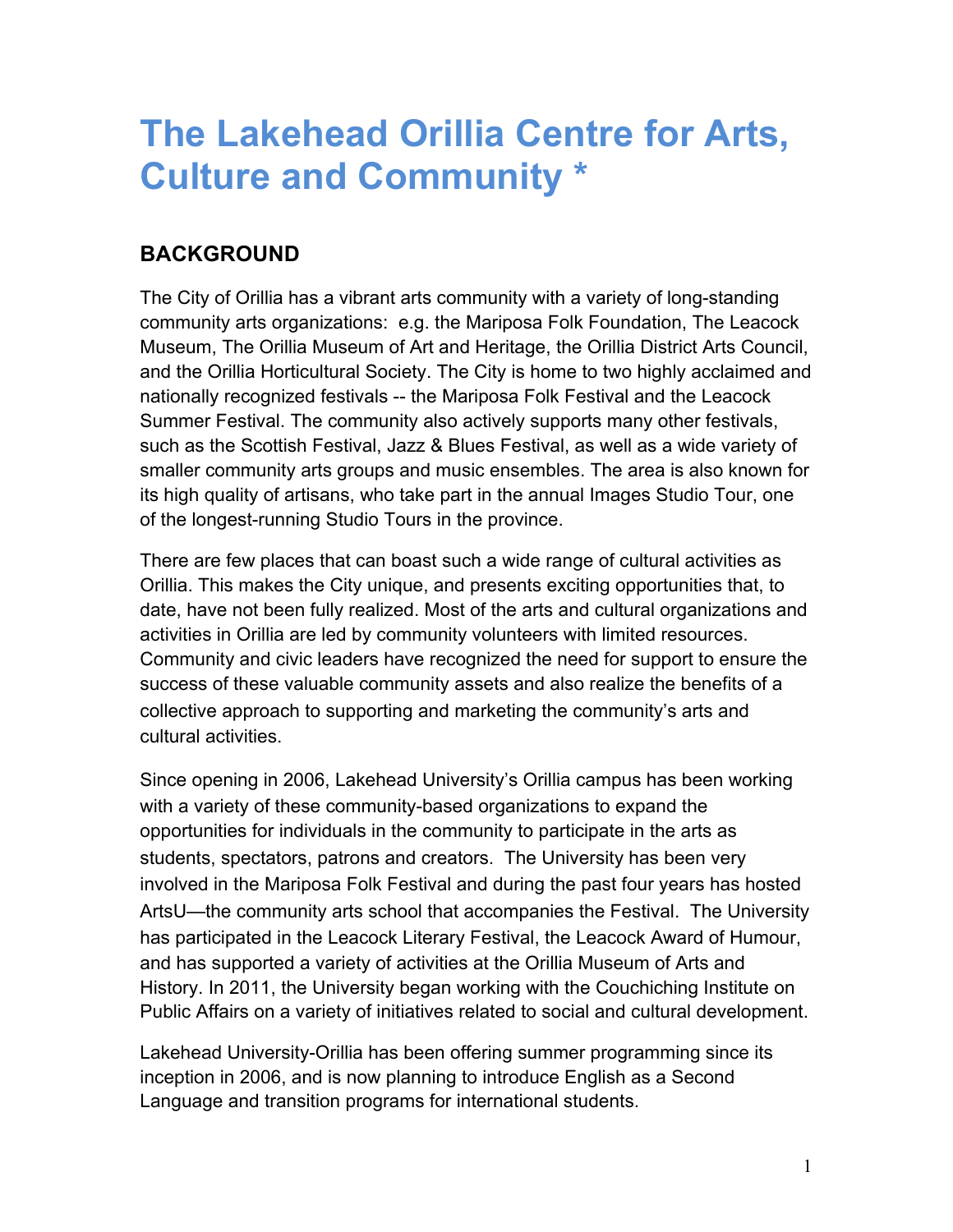With the growth of Lakehead to two locations – Downtown Orillia and University Avenue – there are opportunities to introduce special interest programs for all age groups. With the completion of 271-bed residence and a cafeteria building, short stay residential programming (a weekend, or one or two weeks) is now possible. In the summer of 2012, Lakehead –Orillia will offer summer programing for children.

Through the Lakehead Orillia Centre, the university will expand its continuing education and distributed learning opportunities. The Lakehead Orillia Centre will be ideal for summer programming, especially for extended learning, intensive residencies and specialized training.

The University will further develop these partnerships in keeping with the strategic directions of the University, while supporting community objectives related to quality of life and economic development.

The Lakehead Orillia Centre at Lakehead University will support the City of Orillia's objective to become known as a destination arts community that will attract visitors from the Greater Toronto Area (GTA) and throughout the province.

## **PURPOSE & GOALS**

#### **Vision:**

To be a nationally-recognized centre of learning which, in close collaboration with the communities of Simcoe County, supports the development of the arts and the exploration of the role of arts and culture in supporting the social, cultural and economic development of smaller communities.

#### **Mission:**

The Lakehead Orillia Centre will initiate and deliver high quality credit and noncredit programming with a focus on arts, culture and community development.

#### **Goal:**

To establish in the Spring of 2013, a centre at Lakehead University-Orillia that will:

• extend programming and educational opportunities at the campus throughout the summer months;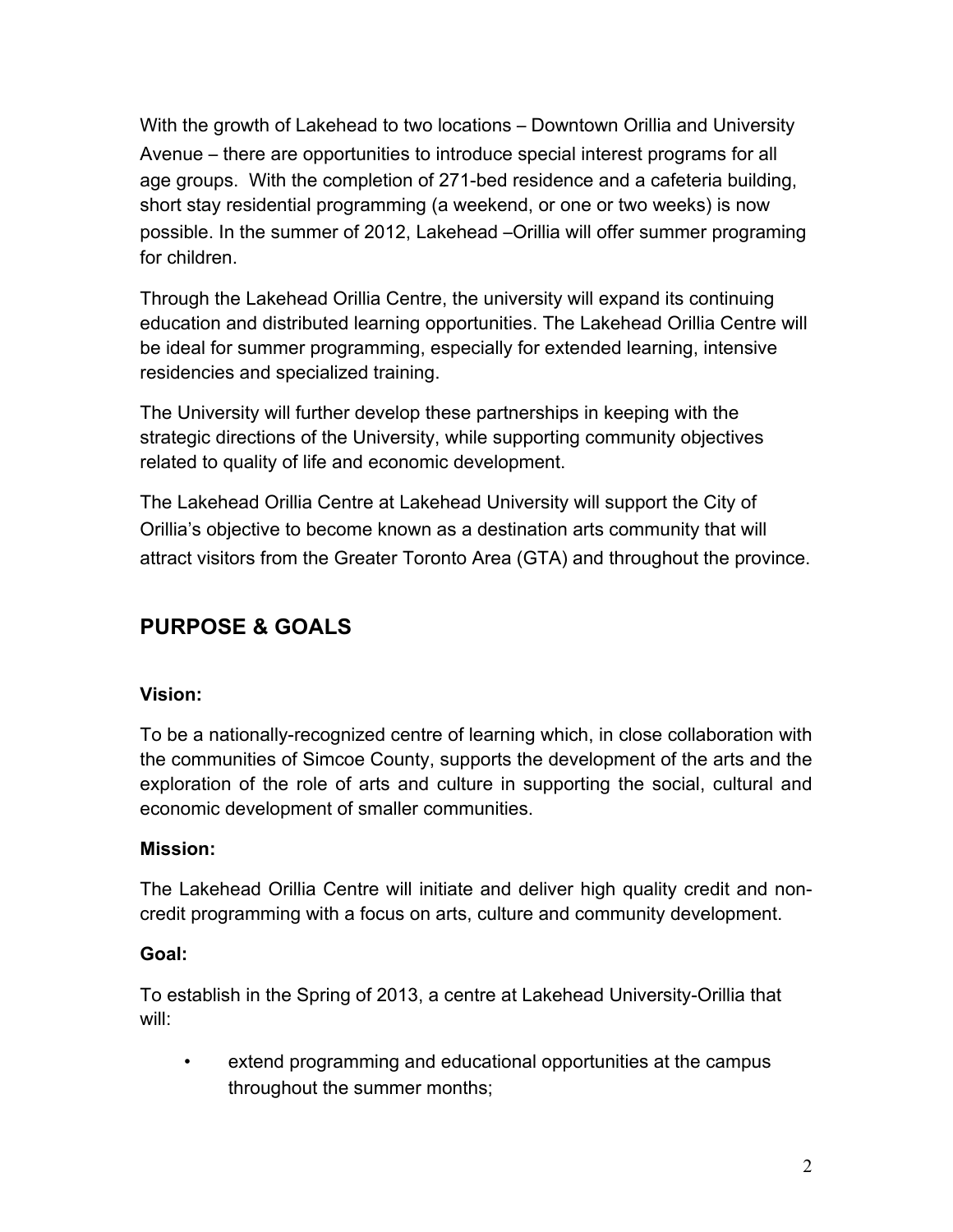- increase demand for residence accommodation;
- help position the City of Orillia as a destination for learning experiences with a focus on arts, culture and community development.

### **PROJECT DEVELOPMENT PLAN**

| <b>Activity</b>                                                                                                                 | <b>Timeline</b>     |
|---------------------------------------------------------------------------------------------------------------------------------|---------------------|
| <b>Conduct Feasibility Study</b><br>Kathy Manners (contract) with Steering<br>Committee (including members of the<br>community) | $May - August 2012$ |
| <b>Hire Program Coordinator</b>                                                                                                 | February 2013       |
| <b>Launch Centre</b>                                                                                                            | June 2013           |

### **FOR FURTHER DETAILS, see the following:**

- Feasibility Study Executive Summary
- Feasibility Study Recommendations and Conclusions

**\* Current working title (originally** "**The Leacock Centre for Arts, Culture and Community) until strategic marketing/branding is developed following first (2013) season.**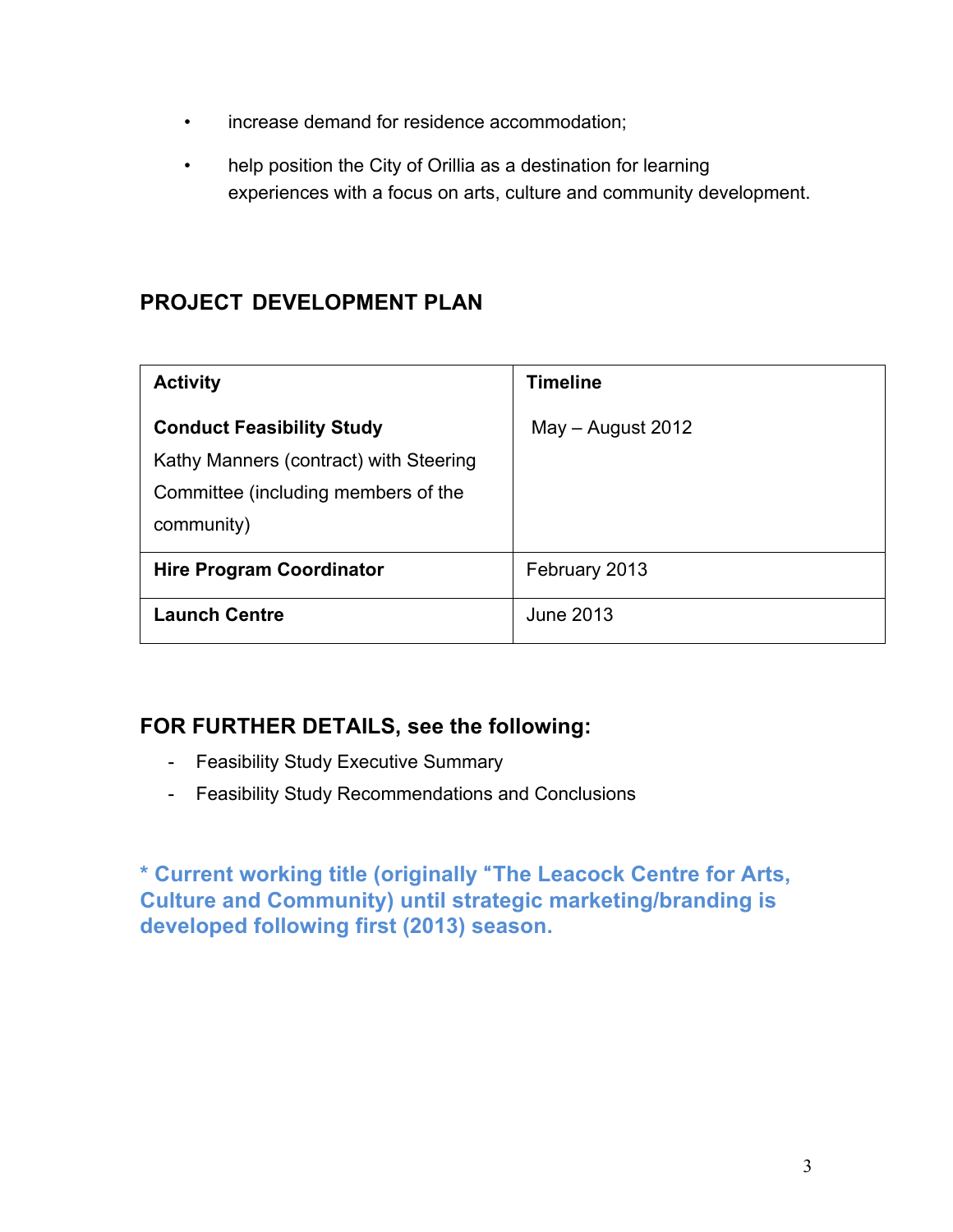

# 2012

## Executive Summary-Brief

**Prepared By:** Kathryn Manners Prepared For: Lakehead University Date: August 2012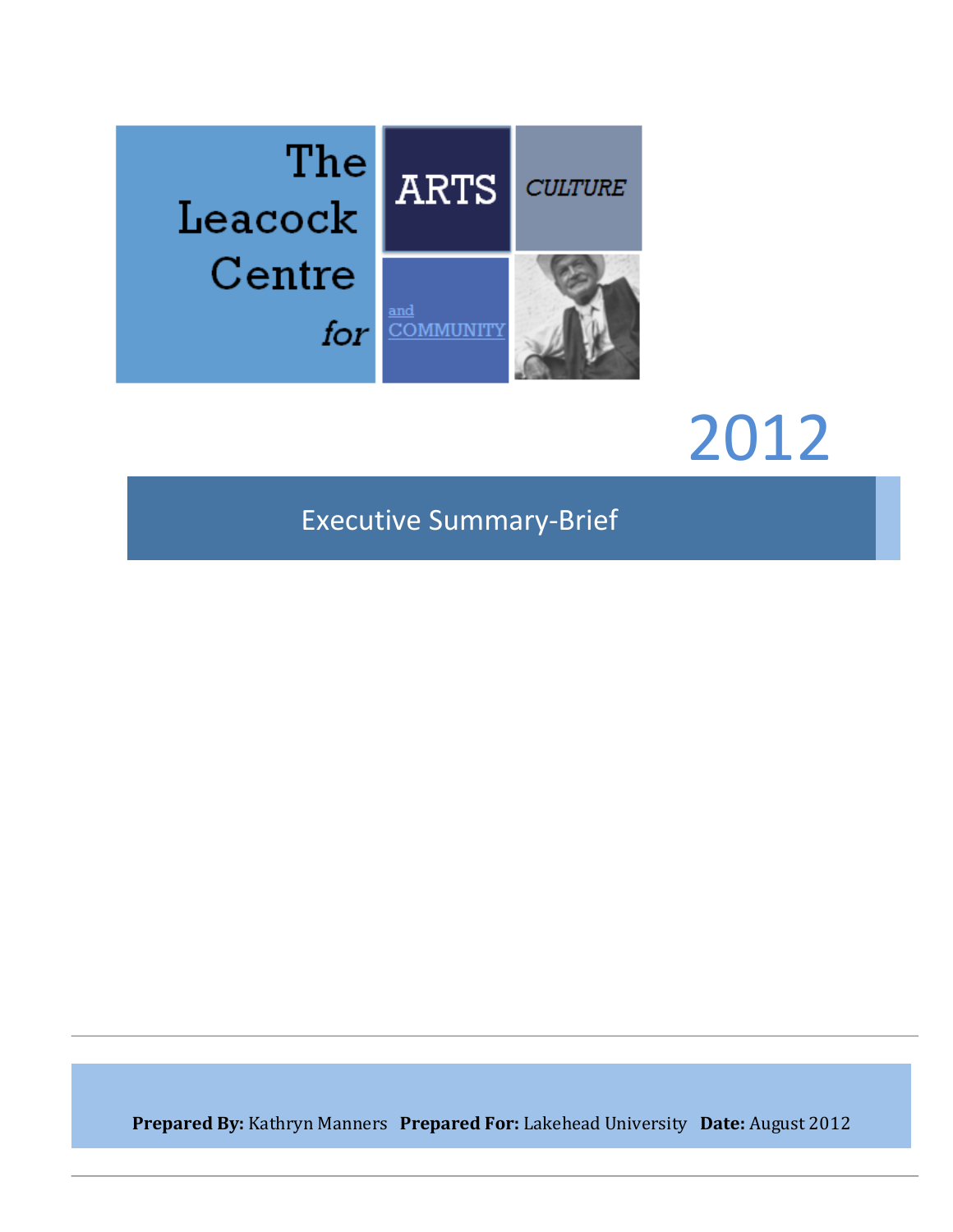## *Desired Outcomes*

#### **VISION:**

**To be a nationally recognized centre of lifelong learning for the arts that promotes social and community development.**

#### **MISSION:**

**The Leacock Centre will initiate and deliver high quality credit and non-credit programming with a focus on arts, culture and community.**



Proposed University Vision: Building and embracing collaborative learning communities. Proposed University Mission: Lakehead University, as a diverse, comprehensive multi-campus university, nurtures scholarships and fosters inquiry.<br>Lakehead University is dedicated to increasing populations in educational st graduates who are socially and environmentally aware. Leacock Center Vision: To be a nationally recognized centre of lifelong learning for the arts that promotes social and community development Leacock Center Mission: The Leacock Centre will initiate and deliver high quality credit and non-credit programming with a focus on arts, culture and **community**



## *Implementation Strategies*

#### **Key Strategies:**

- ◆ Develop a unique offering.
- ◆ Create community impact approaches.
- **Build partnerships.**
- Secure sustainable resources.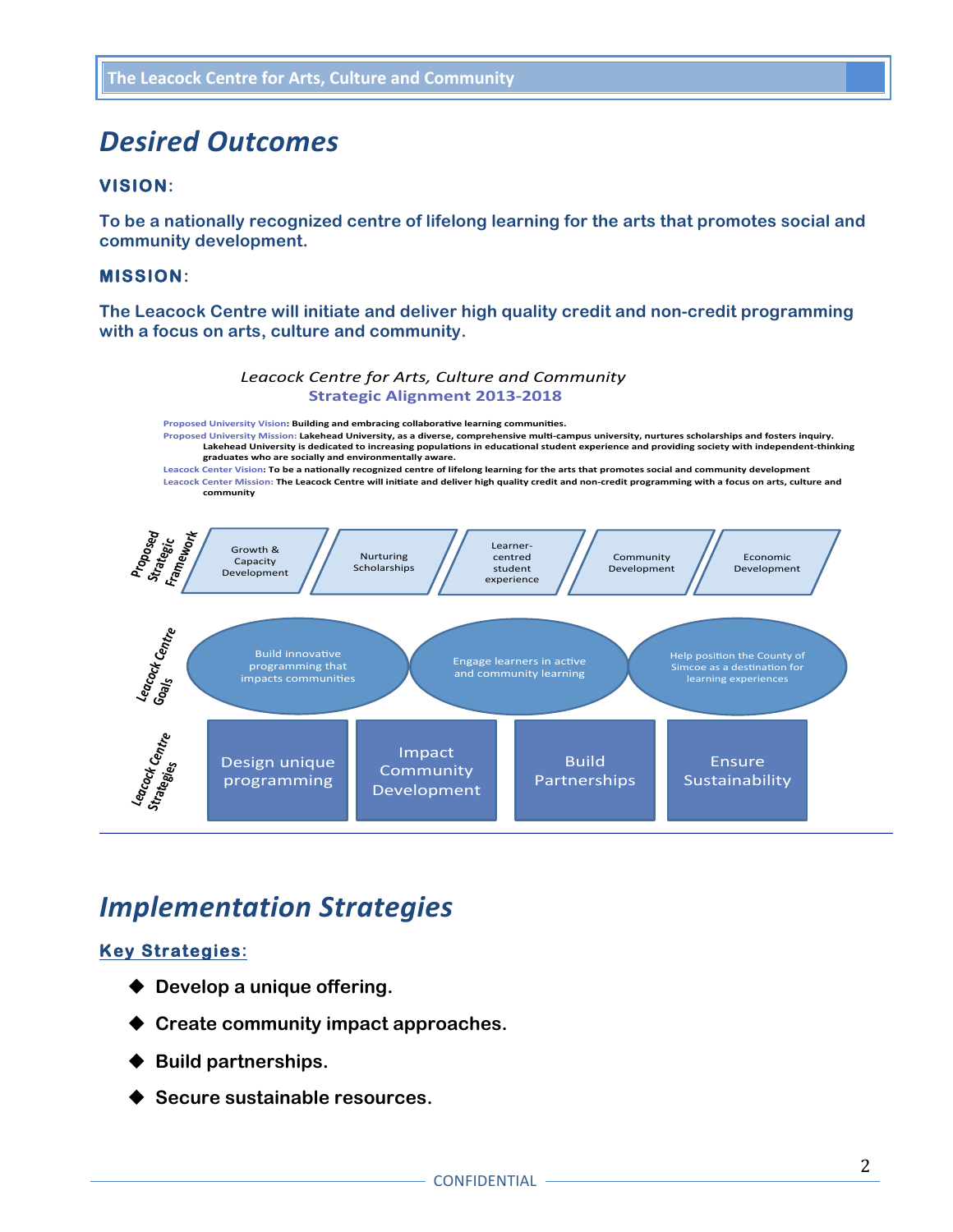## *Benefits*

#### **For the University**

- **Increased ancillary and academic revenue streams**
- **Increased enrollment in programs at Lakehead University Orillia**
- **New markets for credit and non-credit programming**
- **Increased employee engagement by offering more teaching opportunities**
- **Establishment of Lakehead Orillia as a year-round learning centre and community resource**
- **Utilizes University assets such as the residence in summer**
- **Unique branding and strategic alignment opportunities around community development and social innovation**

#### *For the Communities of Simcoe County*

- *Increased arts, culture and community development opportunities in Simcoe County*
- *Establishment of an integrated forum for the development of arts/culture initiatives in Simcoe County*
- *Increased community development capacity*
- *Support for Orillia's vision of a vibrant downtown and nationally-recognized arts and culture destination*
- *Development of both creative economies and educational tourism*

#### *For the Learners*

- *Access to innovative lifelong learning opportunities in Simcoe County*
- *Educational tourism opportunities*
- *Alignment of arts, culture and community under one program*
- *Opportunity for place-based conversation and solutions*

## *Proposed Budget*

| <b>ITEM</b>                | <b>AMOUNT</b>                               |
|----------------------------|---------------------------------------------|
| <b>Program Coordinator</b> | \$90,000 Full time \$60,000 Part Time       |
| <b>Creative Director</b>   | \$0 - \$40,000 per season                   |
| <b>Marketing</b>           | $$0-$50,000$                                |
| <b>Facility Costs</b>      | \$30-\$40/ hour Included in fee for service |
| <b>Faculty Costs</b>       | \$0-\$500 Included in fee for service       |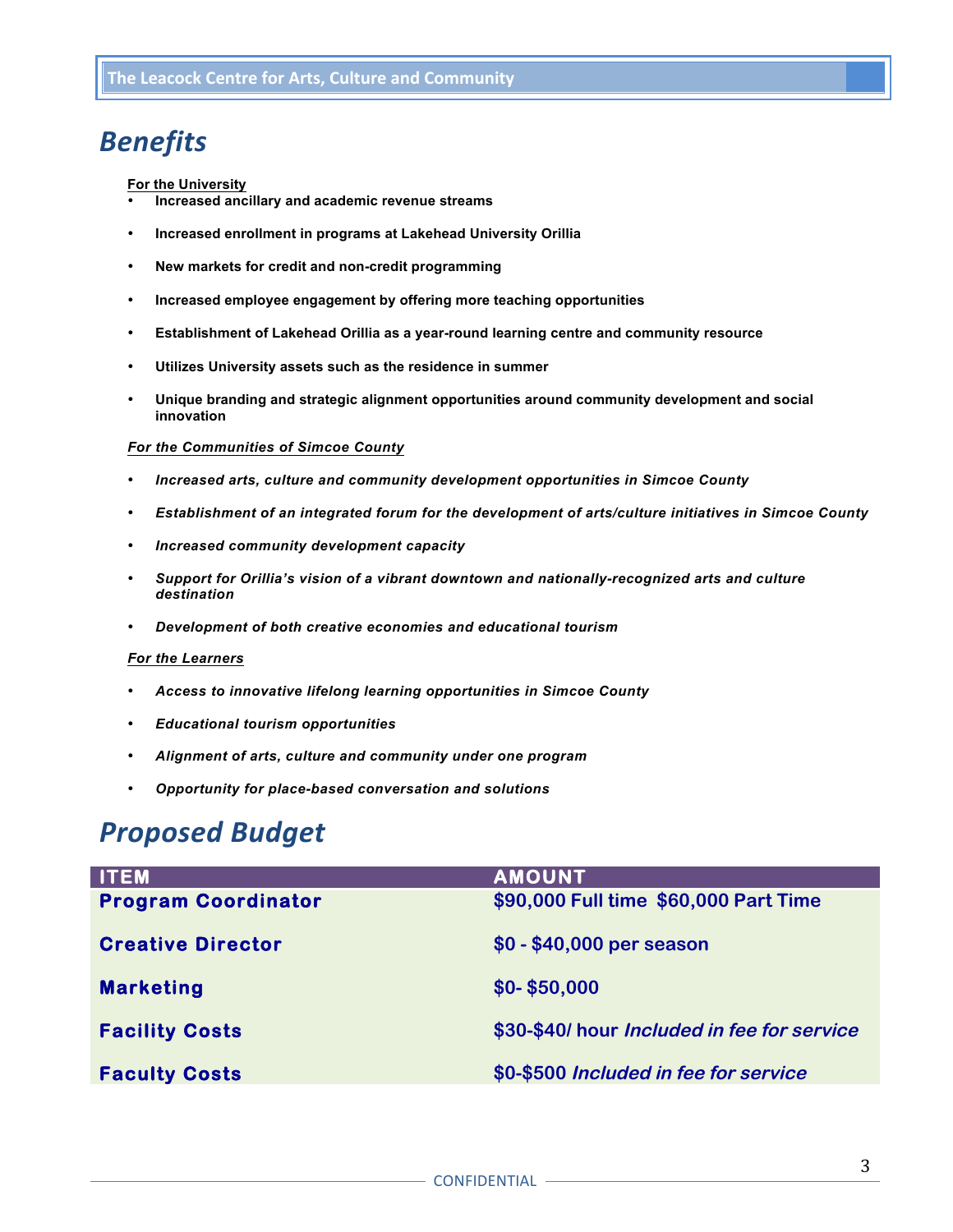

## **Feasibility Study Recommendations**

- ◆ Lakehead University Orillia should take a leadership role in **proceeding with the Leacock Centre. There is community momentum that should be continued.**
- **Example 2 Example 2 Lakehead University needs to support the Leacock Centre through its initial development stage (up to 18 months).**
- ♦ Lakehead University should immediately develop a board of **directors with strong representation from key partners.**
- ♦ Investigate social enterprise as a viable funding model that **could offer re-investment back into the local community.**
- u **Build strategic partnerships and alliances, starting with Georgian College.**
- Investigate education tourism as a programming approach.
- Investigate the concept of having a seasonal creative **director who could generate media "buzz."**
- u **Set design criteria that capitalizes on the intersection of arts, culture and community.**
- ◆ Bundle other offerings within the University under the Leacock Centre (e.g. Humanities 101, **summer courses for international students).**
- u **Create a strong presence for the Leacock Centre in the downtowns of our region, including Barrie.**

**Strategic Direction** • • •

**VISION**:

To be a nationally recognized centre of lifelong learning for the arts that promotes social and community development.

#### **MISSION**:

The Leacock Centre will initiate and deliver high quality credit and non-credit programming with a focus on arts, culture and community.

#### **GOALS**:

- 1. Help position Simcoe County as a destination for learning experiences.
- 2. Build programming that impacts communities.
- 3. Engage learners in active participation.

#### **KEY STRATEGIES**:

- Develop a unique offering.
- Create community impact approaches.
- Build partnerships.
- Secure sustainable resources.

 CONFIDENTIAL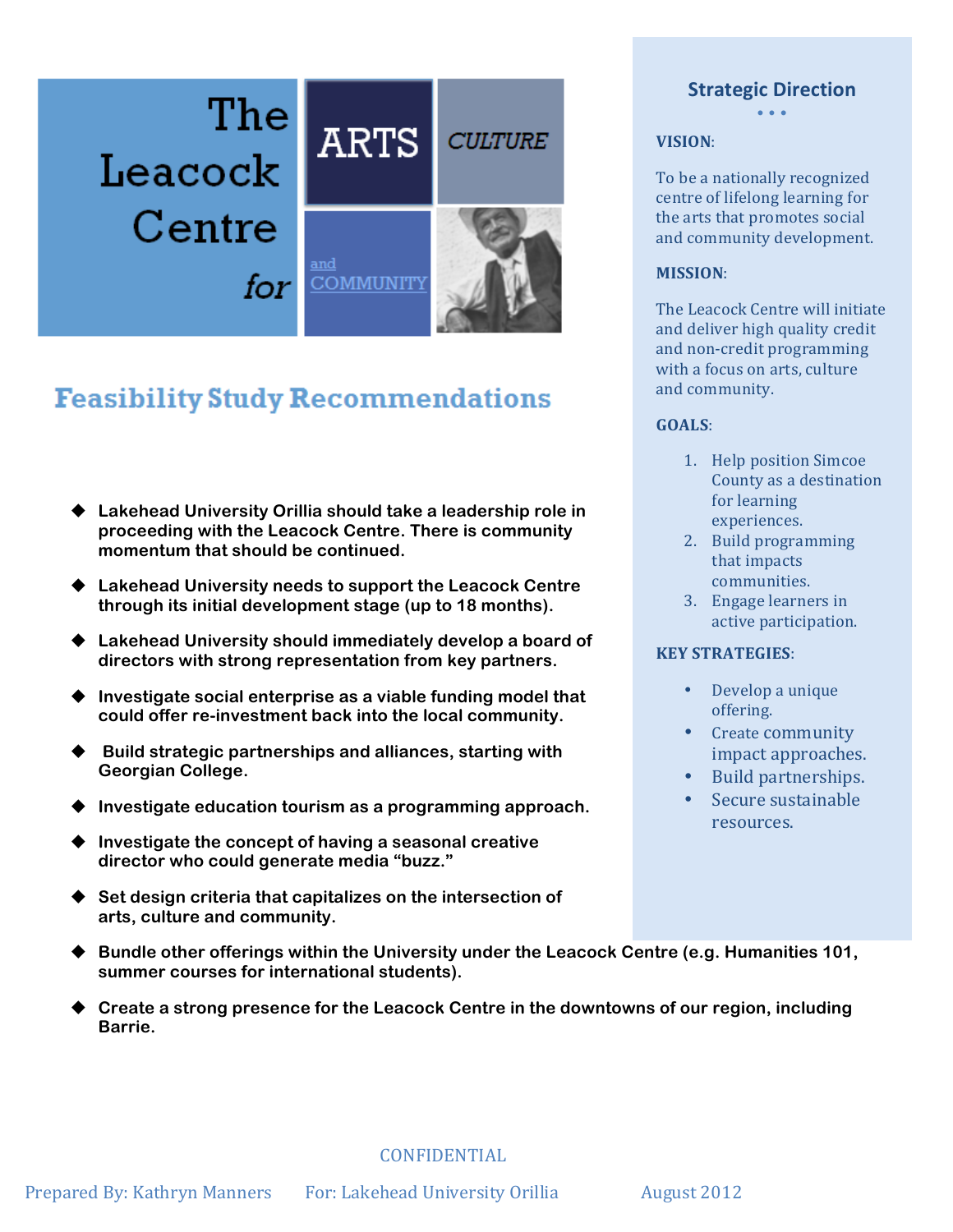## Conclusions:

- $\blacklozenge$  The Leacock Centre for Arts, Culture and Community is welcomed and supported by the community.
- $\blacklozenge$  The Leacock Centre is one of the key recommendations of "Urban Strategies," the urban planning group hired to develop a downtown revitalization plan for Orillia's downtown. http://www.orillia.ca/en/doingbusinessinorillia/dtownwfront.asp
- **n** The Province of Ontario, through Minister Murray, supports creative economy activities and educational opportunities in downtown locations. The Leacock Centre would need to have a strong urban community classroom component.
- $\blacklozenge$  Customers of the arts do not see municipal boundaries and will go anywhere in the region for interesting offerings.